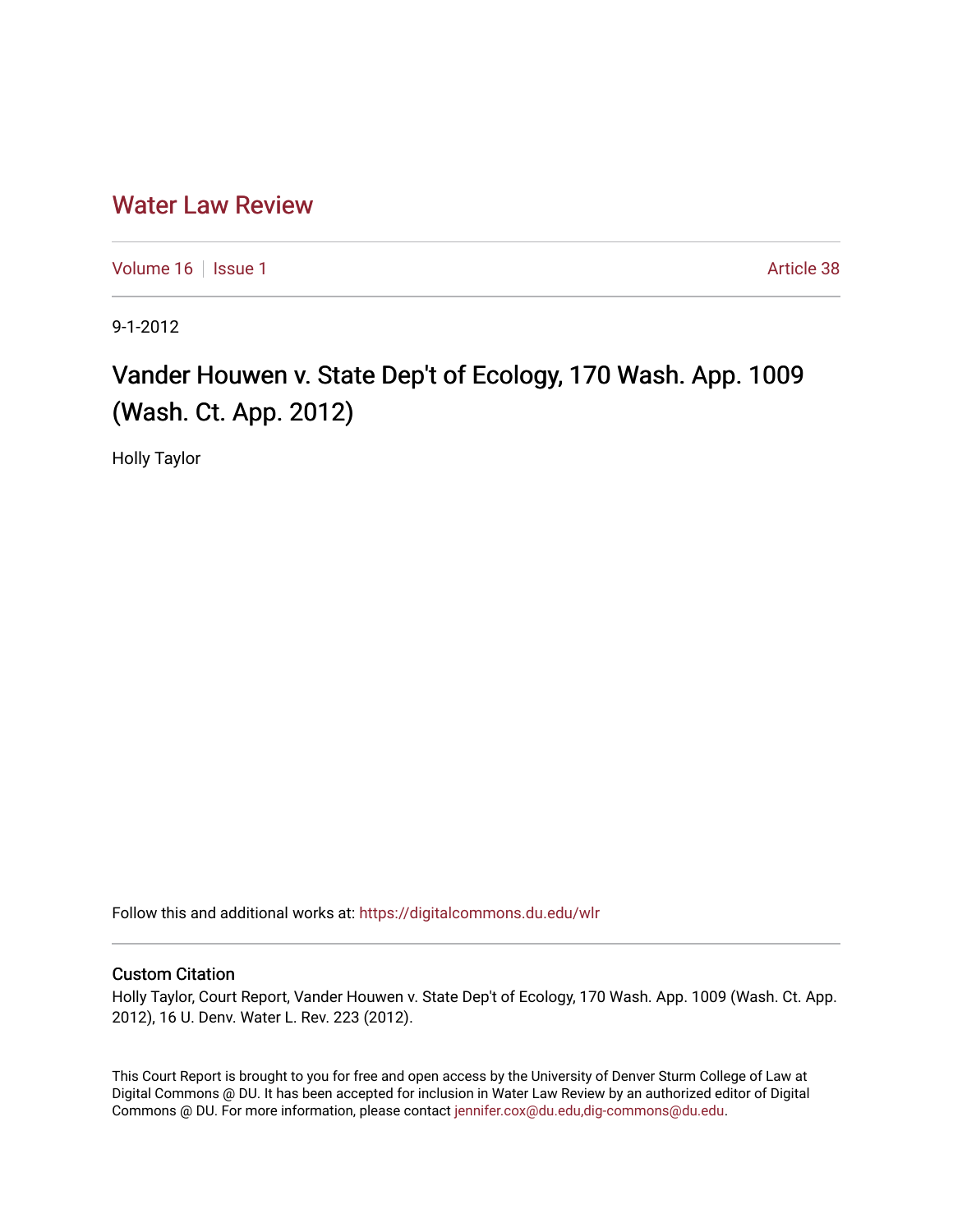rights were "up-gradient" from the Jordan River and were in no way affected **by** water levels in Utah Lake.

In addition, the appeals court determined that there was no hydrological connection between Objectors' water rights and the Utah Lake-Jordan River system. The appeals court also determined that Objectors **did** not show that a reasonable probability of future injury existed. Accordingly, the appeals court held that Objectors' claims did not show a particularized injury, which is required to establish constitutional standing.

The appeals court, however, reversed the district court's determination that Objectors also lacked alternative standing (standing based on an appropriate party raising issues of significant public importance). To establish alternative standing, the appeals court found Objectors were an appropriate party and the issues Objectors raised were of sufficient public importance to warrant standing. The appeals court held that Objectors were an appropriate party to the litigation because they had an interest necessary to aid the court in reviewing all relevant and factual issues. This interest stemmed from the fact that Objectors were water rights holders interested in preserving water resources and ensuring compliance with state laws and regulations.

Moreover, the appeals court found that Objectors were an appropriate party because no other objections had been filed regarding the State Engineer's proposal. As such, the appeals court held that no other party with a stake in the matter was likely to raise the issue, contrary to the district court's finding. The appeals court also determined that the issue was of sufficient pub**lic** importance to warrant Objectors having standing, in part because no court in the State had yet decided whether imported water could be recaptured and reused in the manner recommended **by** the State Engineer.

Ultimately, the appeals court held that the dispute would resolve a novel issue in the State and had the potential to impact a significant portion of the community. Because Objectors were an appropriate party and because the public had an interest in having the issue litigated, the appeals court held **Ob**jectors properly established alternative standing.

Consequently, after affirming the district court's determination that Objectors lacked constitutional standing, the appeals court reversed the district court and found that Objectors had alternative standing to challenge the State Engineer's recommendation. The appeals court then remanded the case for further proceedings.

*Ryan Coyne*

### **WASHINGTON**

Vander Houwen v. State Dep't of Ecology, **170** Wash. **App. 1009** (Wash. Ct. **App.** 2012) (holding the Department of Ecology may deny an application for a groundwater appropriation permit where it can be shown that withdrawal of groundwater would impair existing surface water rights or detrimentally affect the public welfare).

Mr. Vander Houwen ("Vander Houwen") owns two parcels of land near Naches, Washington, one parcel with an existing groundwater well, and one parcel without. In **1992,** Vander Houwen applied to the Washington Depart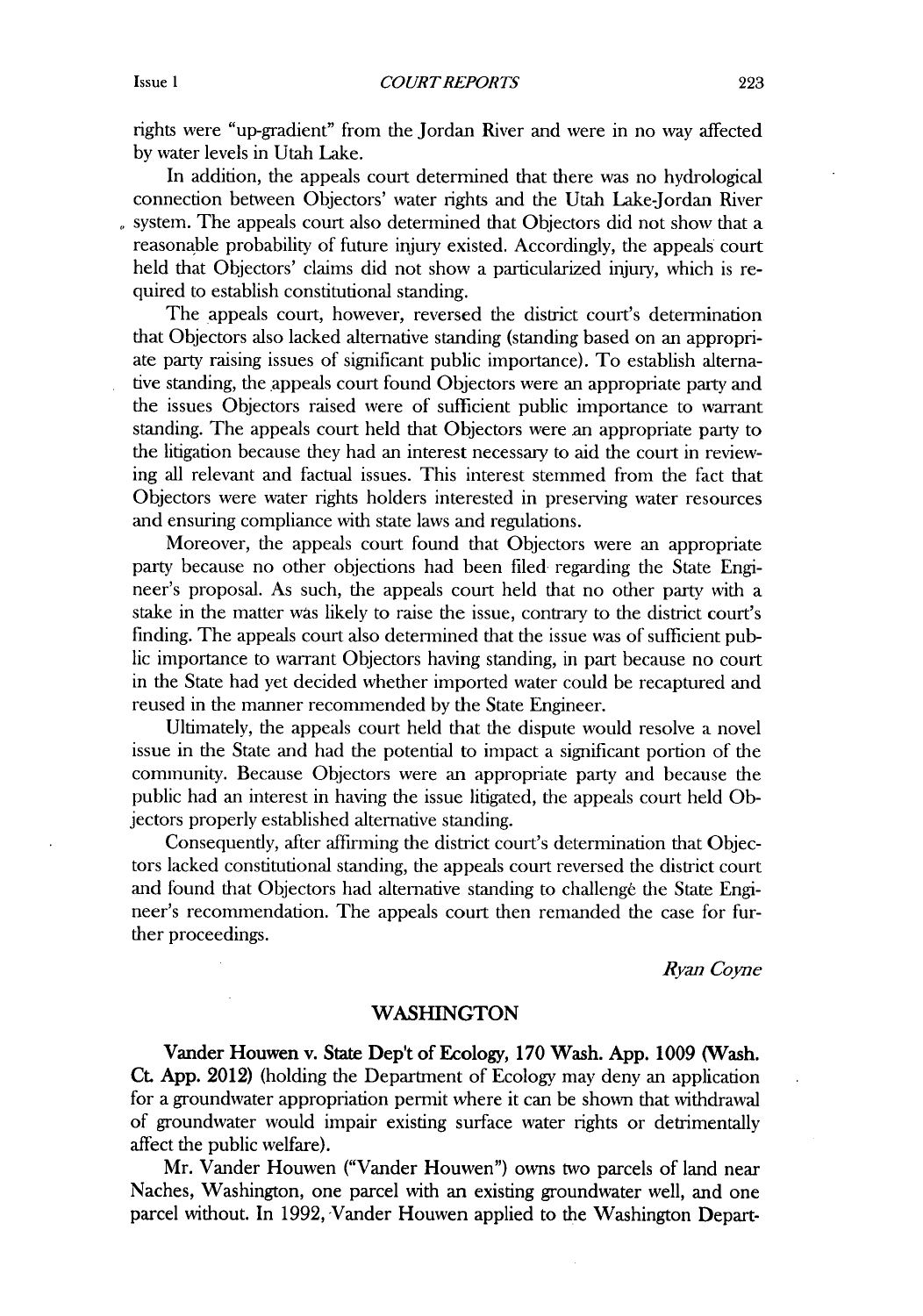ment of Ecology ("Ecology") to increase his wellwater right in order to supply water to an expanded orchard. Ecology found no record of a water right for the existing well, and advised Vander Houwen to apply for a groundwater permit. Vander Houwen **did** not apply for a permit at that time and instead hired a well driller to deepen the existing well and drill a new well on the other parcel of land. Vander Houwen later applied for two water right pennits to appropriate groundwater through each well ("applications").

Meanwhile, due to hydraulic continuity, pumping of Mr. Vander Houwen's wells diminished surface water supplies for both the Naches and Yakima Rivers. The Naches River, a tributary of the Yakima River, is overappropriated, and during dry years, the river cannot satisfy all water rights. In response, the Bureau of Reclamation designed the Yakima River Basin Water Enhancement Program ("Program") to improve river flow, fish passage conditions, and fisheries in the Yakirna River Basin. In support of the Program, the Washington legislature enacted a law removing all unappropriated surface water in the Yakima River Basin. Vander Houwen's original well pumped water from the Ellensburg Formation aquifer, creating a void that drew from, and resulted in water loss to, the Naches River.

In reviewing Vander Houwen's applications, Ecology relied on WASH. REV. **CODE § 90.03.290(3),** which requires that Ecology to consider the following when determining whether to issue a permit: whether (i) any water is available for appropriation; **(ii)** the proposed use is beneficial; **(iii)** the appropriation impairs existing water rights; and (iv) the appropriation will detrimentally affect the public welfare. Washington law provides these requirements are applicable to groundwater in addition to surface water. After considering these factors, Ecology denied Vander Houwen's applications in 1994 and issued two cease and desist orders.against him for unauthorized water use.

Vander Houwen appealed Ecology's decision and orders to the Pollution Control Hearings Board ("Board"). The Board affirmed Ecology's decision and Vander Houwen then petitioned the Yakima County Superior Court ("superior court") for review. The superior court found insufficient evidence to show that the applications impaired existing water rights or detrimentally affected the public welfare. It remanded the issue back to the Board. The Board reaffirmed Ecology's decision to deny the permit applications based on evidence presented **by** Ecology, which showed hydraulic continuity between the wells and the Naches River. Vander Houwen then brought an appeal to the Court of Appeals of Washington ("appeals court").

The appeals court reviewed the various administrative decisions in accordance with the Washington Administrative Procedure Act and based its review on the administrative record. Accordingly, the appeals court addressed two issues: **(i)** whether the appropniation would impair existing water rights; and **(ii)** whether the appropriation would detrimentally affect the public welfare.

The appeals court examined the evidence presented **by** Ecology, the high level of appropriation of the river, the removal of unappropriated water, and the amount of water Vander Houwen requested. The appeals court held, because of the hydraulic continuity between the wells and the Naches River,